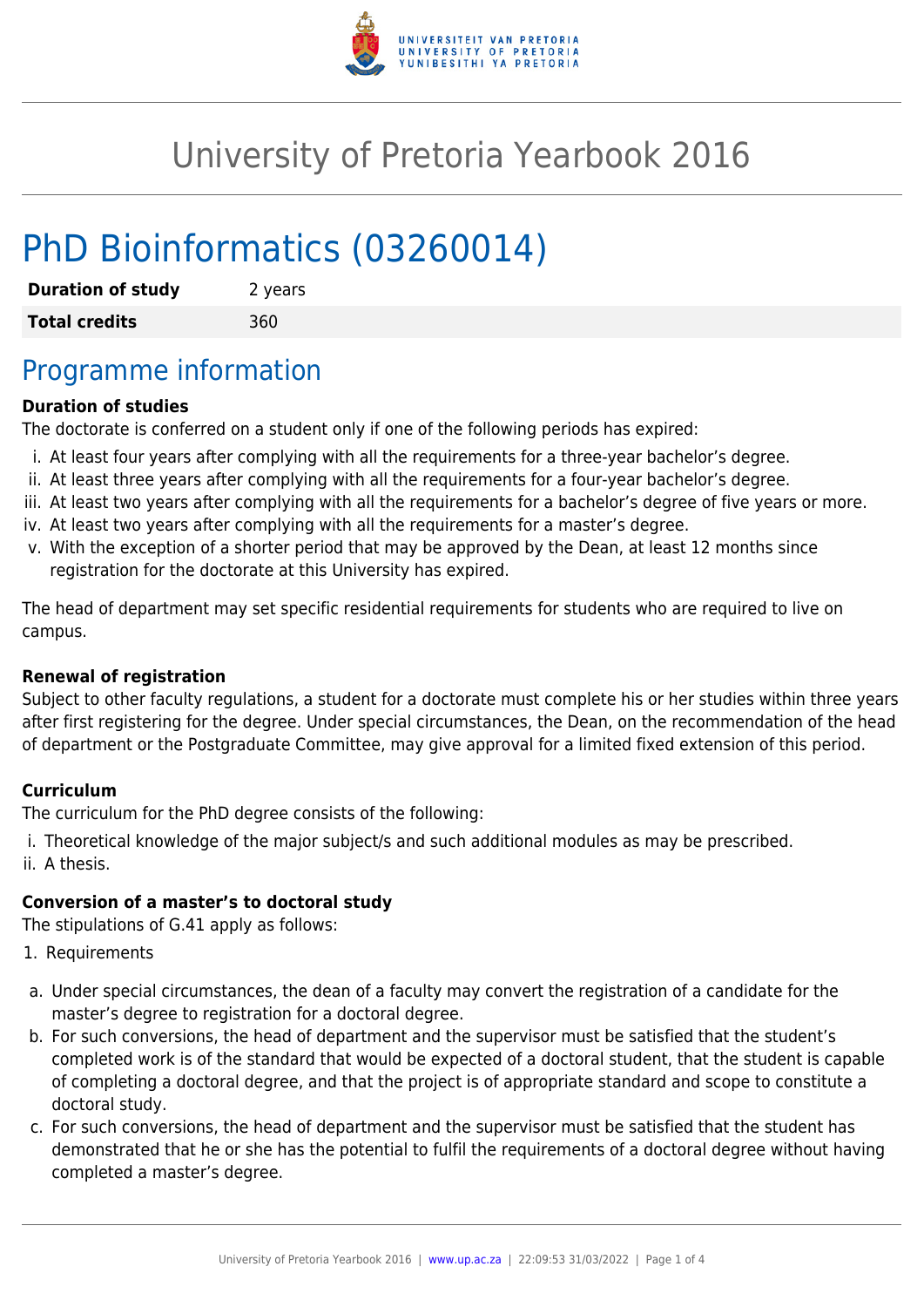

#### 2. Process

- a. Application for conversion may be submitted at any time during the course of study for the master's degree.
- b. The application for the conversion must include the following documentation:
- i. A detailed progress report by the candidate of the work completed for the master's project. The report must provide proof that the results obtained thus far are of such a standard and scientific significance that they justify conversion to a doctoral project. The report should include details of presentations made at conferences and of material that has been submitted for publication and/or published.
- ii. A detailed proposal for the intended doctoral project, written by the candidate, including the objectives of the project.
- iii. A recommendation by the supervisor with specific comments on the ability of the applicant as a potential doctoral candidate as well as the feasibility of the conversion, especially with regard to the information provided by the candidate in his/her reports (items (i) and (ii)).
- iv. A recommendation by the head of department, if he or she is not the supervisor, in which the ability of the candidate as a potential doctoral candidate is confirmed.
- v. If the dean considers it advisable for the faculty, the candidate may be required to present a seminar to the department in support of the application. In this case, the head of department should include a report on this in his or her recommendation.
- c. The application of the candidate, together with the reports and recommendations, is submitted for consideration to the dean, (who may delegate to the Chairperson of the Faculty Postgraduate Committee) for approval. The decision should be submitted to the Faculty Board for approval.

### **General**

Candidates are required to familiarise themselves with the General Regulations regarding the maximum duration of study and the requirements to submit an article/s for publication.

## Admission requirements

Students must be in possession of an MSc degree in Bioinformatics or an equivalent thereof. Admission is additionally dependent on availability of supervisor/s and/or projects within the department.

## Examinations and pass requirements

- i. Consult the General Regulations that apply to the calculation of marks.
- ii. In order to obtain the PhD degree the candidate must:
- pass the examinations and the prescribed modules, as determined in the study programme;
- pass the thesis; and
- pass the final examination on the thesis and general subject knowledge.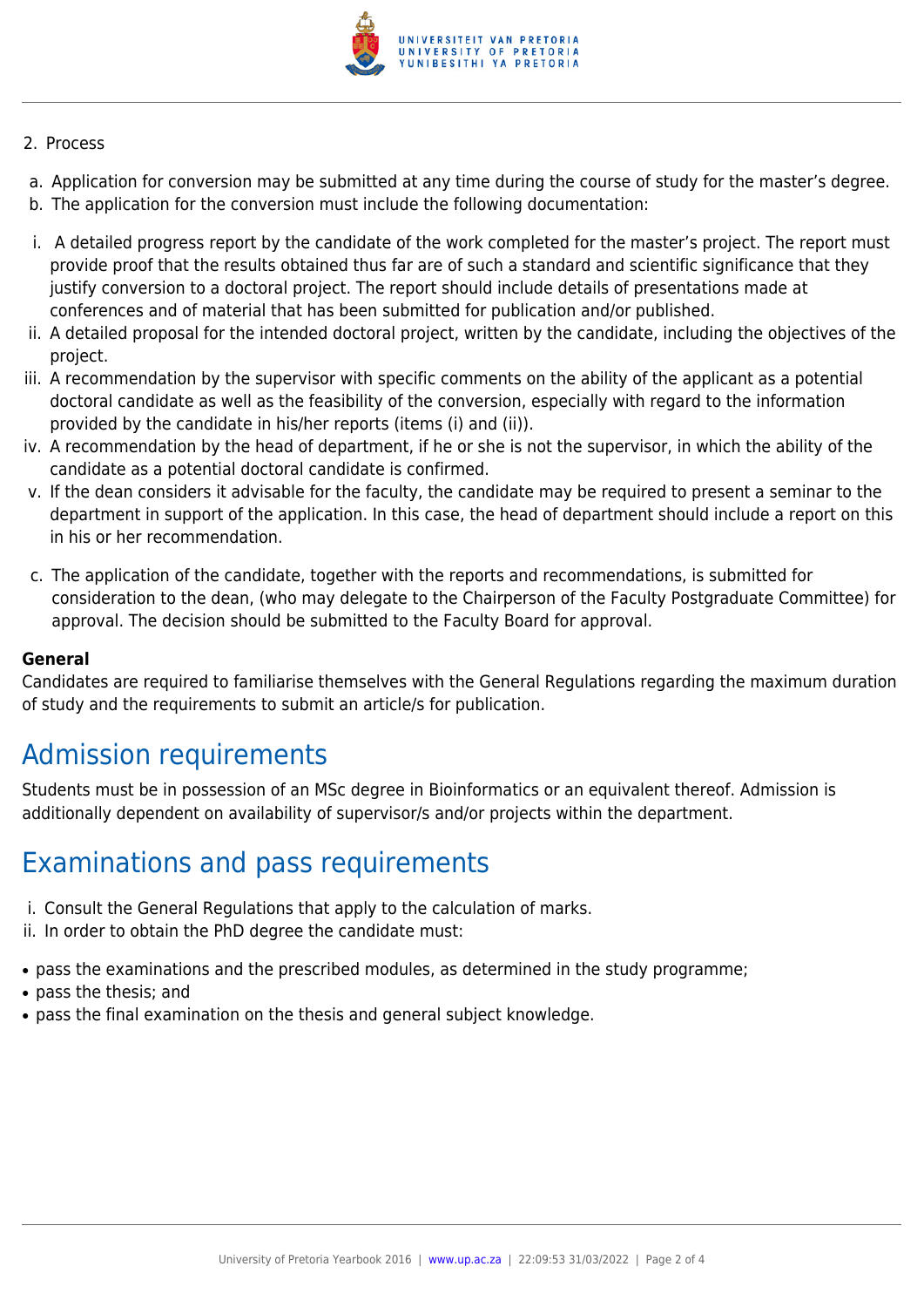

# Curriculum: Year 1

**Minimum credits: 360**

### **Core modules**

### **Thesis: Bioinformatics 990 (BIF 990)**

| 360.00            |
|-------------------|
| No prerequisites. |
| English           |
| Biochemistry      |
| Year              |
|                   |